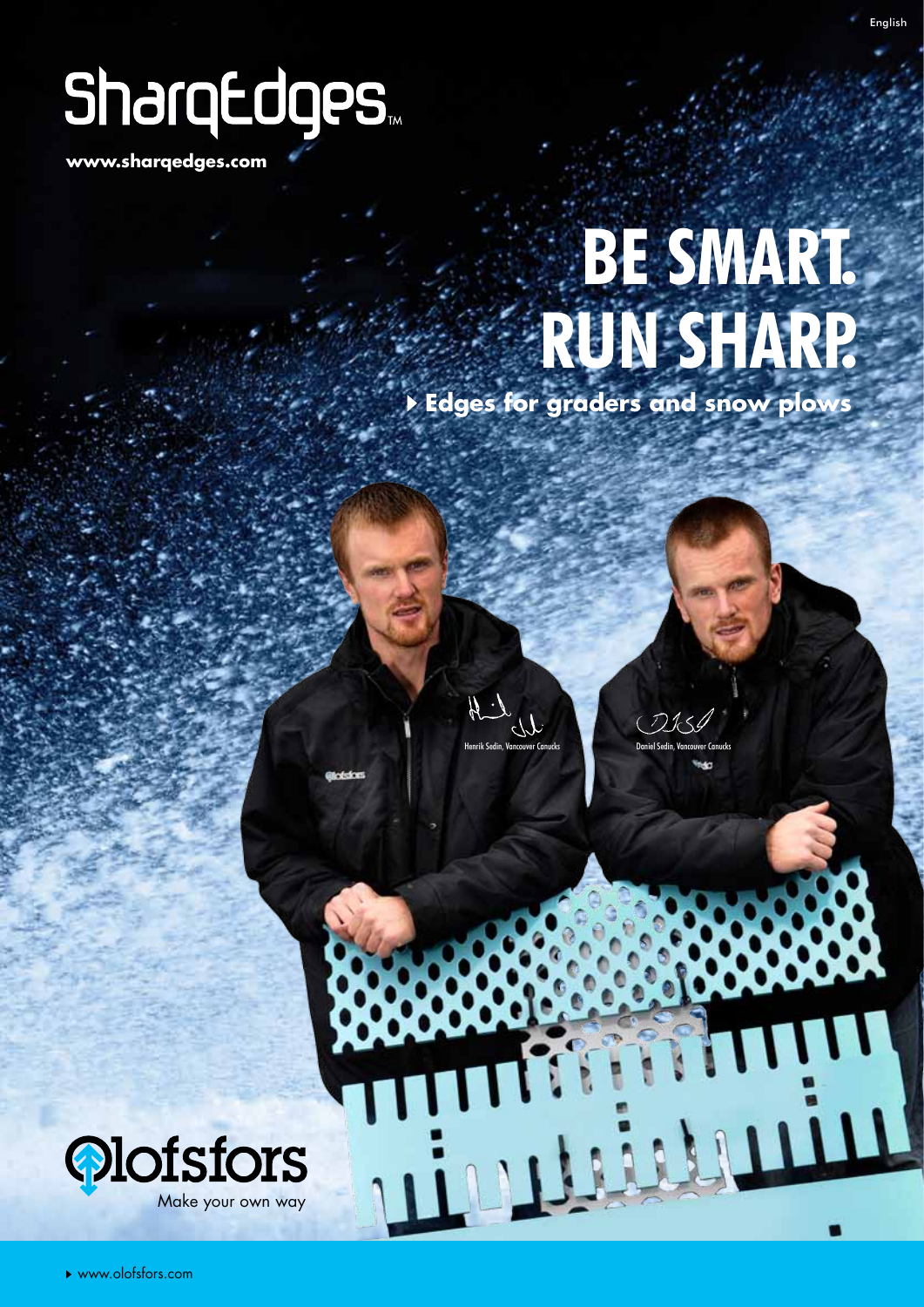# **55°–70°**

# **One small change for your machine, a giant revolution for your job**

**The way lies open for new angles that sharpen the job and create new possibilities. Olofsfors will do everything to help you make the leap to a more efficient job everyday. This change is easy to achieve – just get the Olofsfors edge system and learn to master the full benefits.**

**Your future is somewhere between 50 and 70 degrees. And it's profitable, for sure.**

**Olofsfors complete system of sharp edges for graders and snow plows is now sharqedges**

> **Reduced fuel consumtion and CO2 pollution**

**Improved plowing/grading performance and increased productivity**

**Complete system: all road conditions, winter and summer, grader and plows**

KLI

**Reduced wear on the grader and tires**

**Self-sharpening**

**Improved operator environment**

> **Quick Mount System: low downtime and high flexibility**

# **SharqEdges Olofsfors**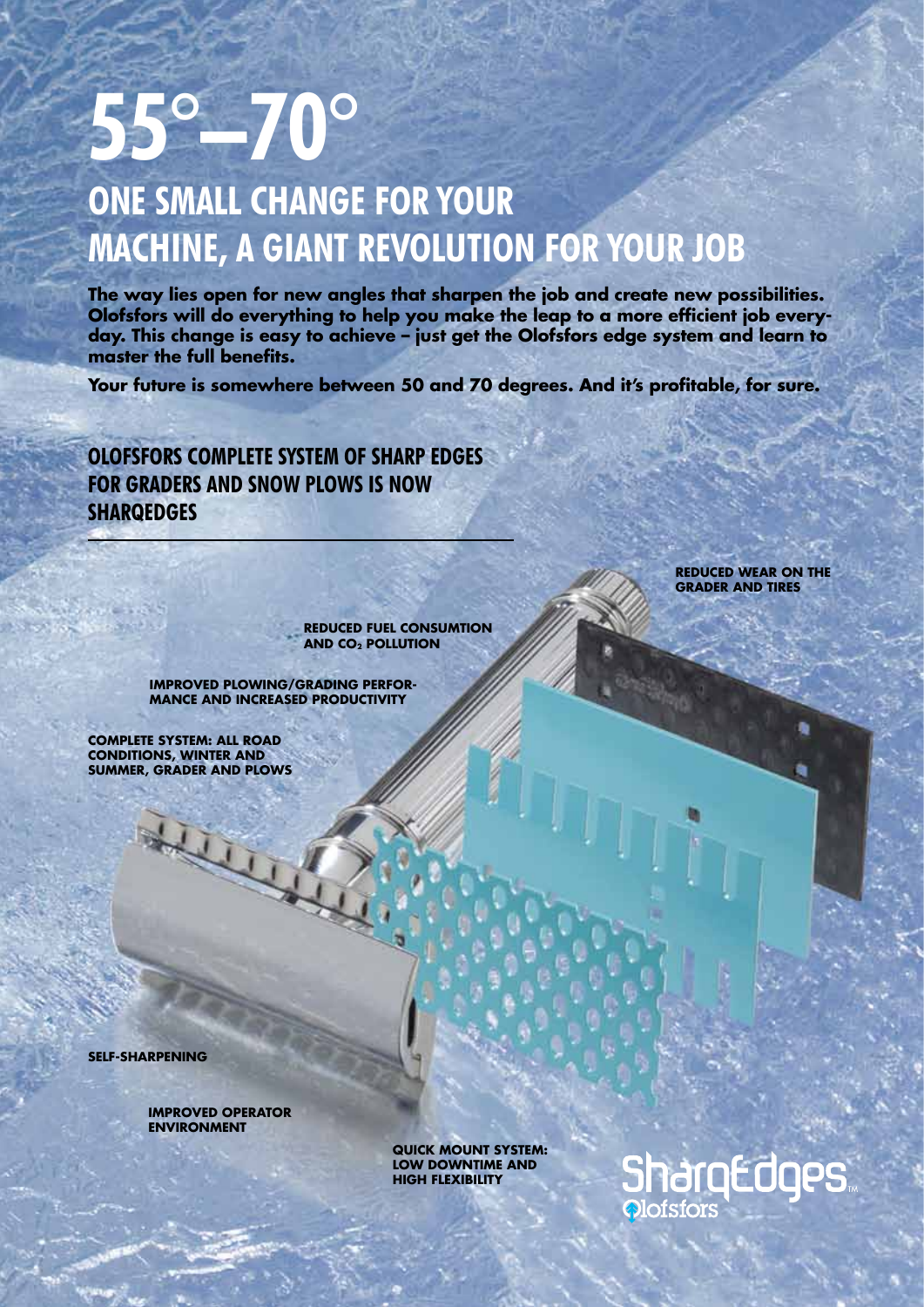# **RUN sharp. You are truly worth it**





### **55°–70° OPERATING technique**

The SharqEdges operating technique – "Sharaing" - is to run with a selfsharpening edge angle and to cut and lift instead of scrape and push. It takes some training to operate a grader with SharqEdges – but it's worth it. Grader operators familiar with SharqEdges outperform any operator using traditional thicker blades and techniques. SharqEdges equipped operators slice with the grader, like a knife through butter, achieving results that are truly a cut above the rest.

### **The Sharp Quick Mount Edge System**

Olofsfors SharqEdges is a sharp quick mount edge system for motor graders and snow plows. A complete toolbox of cutting edges for all road maintenance winter and summer - and a way of working more efficiently. SharqEdges has many advantages over traditional thicker blade types for motor graders and plows. Instead of scraping and pushing the ice, snow or gravel, SharqEdges cuts, lifts and rolls the material off the road surface with far less downward pressure.

### **Quick MOUNTING**

The SharqEdges quick mounting solution makes your operations faster and more flexible by minimizing the time needed to change edges. Any motor grader and most snow plows can be converted to SharqEdges. By mounting an adaptor plate on the grader mold board it is possible to quick mount any SharqEdges edge on to it. You gain access to a complete toolbox of reversible edges for all conditions and seasons.

### **P300™ Original**

The unique and versatile universal edge that works in all conditions – ice, snow and gravel. It can be mounted as a front or underbody edge on motor graders, trucks and tractor plows.



# **Flat Edges OF500/OF600**

Edge designed for graders and snowplows. The reversible design makes it most cost effective. This edge is an excellent choice for general grading, mixing and snow removal. The OF600 is very durable.



# **P300™ rubber**

Has all the advantages of the P300™ Original but the holes are filled with rubber so that snow cannot pass through. It is a perfect choice for grading or plowing all type of white snow/ice packed roads.



### **Viking serrated edges**

Flat serrated super sharp long tooth ice edge provides ultimate penetration in all ice conditions.



# **P300™ slush**

A two-in-one solution. Clears slush and light snow and can cut hard ice as well. Unique combination of sharp, hard teeth and cleaning flexible rubber. Perfect choice for slushy road conditions with hard ice underneath.



# **HMS 3000™**

Operates with a minimal contact area, allowing very low downward pressure on the edge. Comprises one solid piece with integrated support for maximum stability.